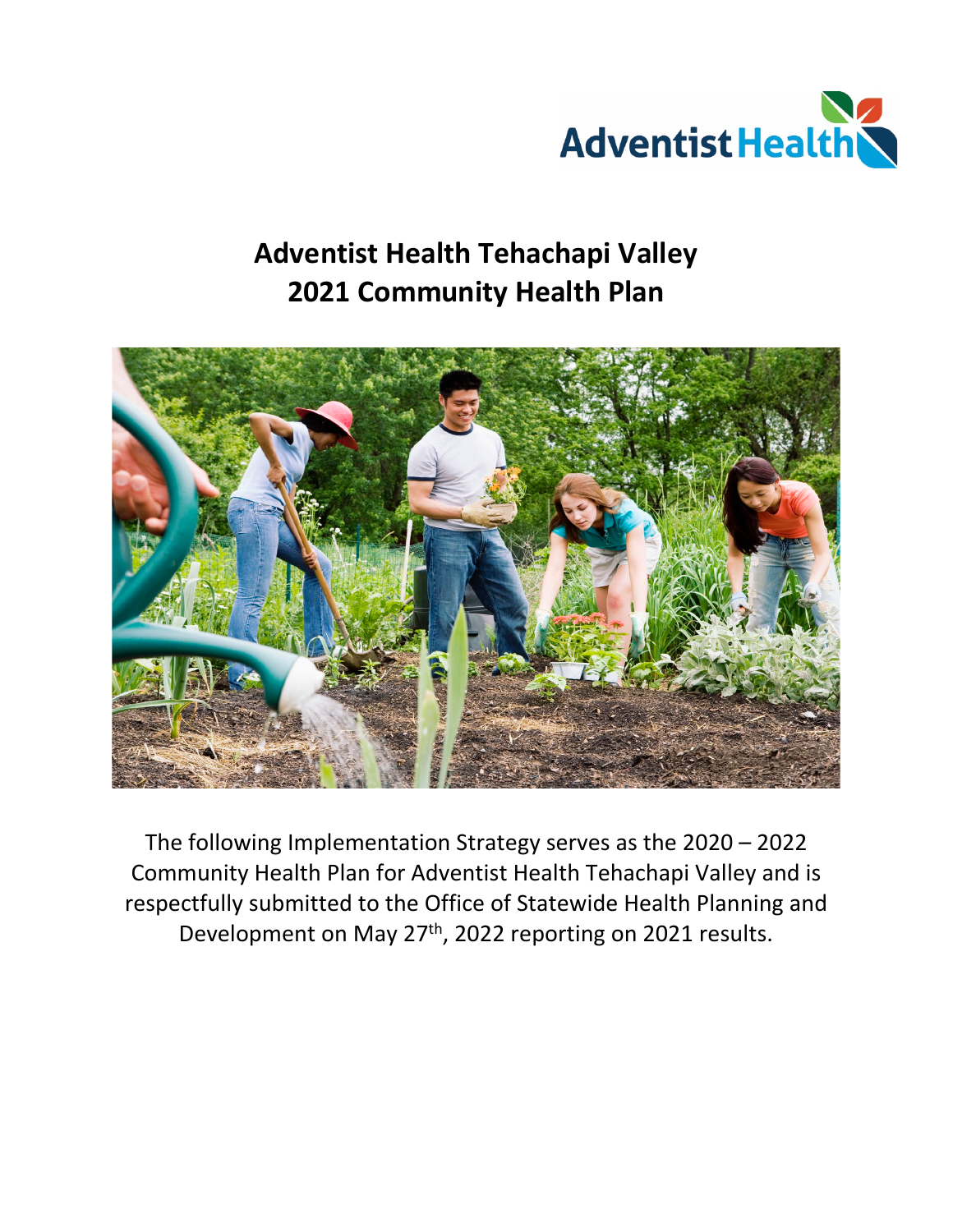

## Executive Summary

## Introduction & Purpose

Adventist Health Tehachapi Valley is pleased to share its Community Health Implementation Strategy. This follows the development of its 2019 Community Health Needs Assessment (CHNA) in accordance with requirements in the Affordable Care Act and IRS 990 Schedule H requirements and approved by the Adventist Health Board of Directors on October 17, 2019.

After a thorough review of the health status in our community through the community health needs assessment (CHNA), we identified areas that we could address using our resources, expertise and community partners. Through these actions and relationships, we aim to empower our community and fulfill our mission of "Living God's love by inspiring health, wholeness and hope."

The results of the CHNA guided this creation of this document and aided us in how we could best provide for our community and the vulnerable among us. This Implementation Strategy summarizes the plans for Adventist Health Tehachapi Valley to develop and collaborate on community benefit programs that address prioritized health needs identified in its 2019 CHNA. Adventist Health Tehachapi Valley has adopted the following priority areas for our community health investments.

#### **Prioritized Health Needs – Planning to Address**

- Chronic diseases
- Food insecurity
- Preventive practices
- Overweight and obesity
- Unintentional Injury: Suicide Intervention
- Housing and homelessness
- Economic insecurity

Building a healthy community requires multiple stakeholders working together with a common purpose. We invite you to explore how we intend to address health challenges in our community and partner to achieve change. More importantly, we hope you imagine a healthier region and work with us to find solutions across a broad range of sectors to create communities that define the well-being of people.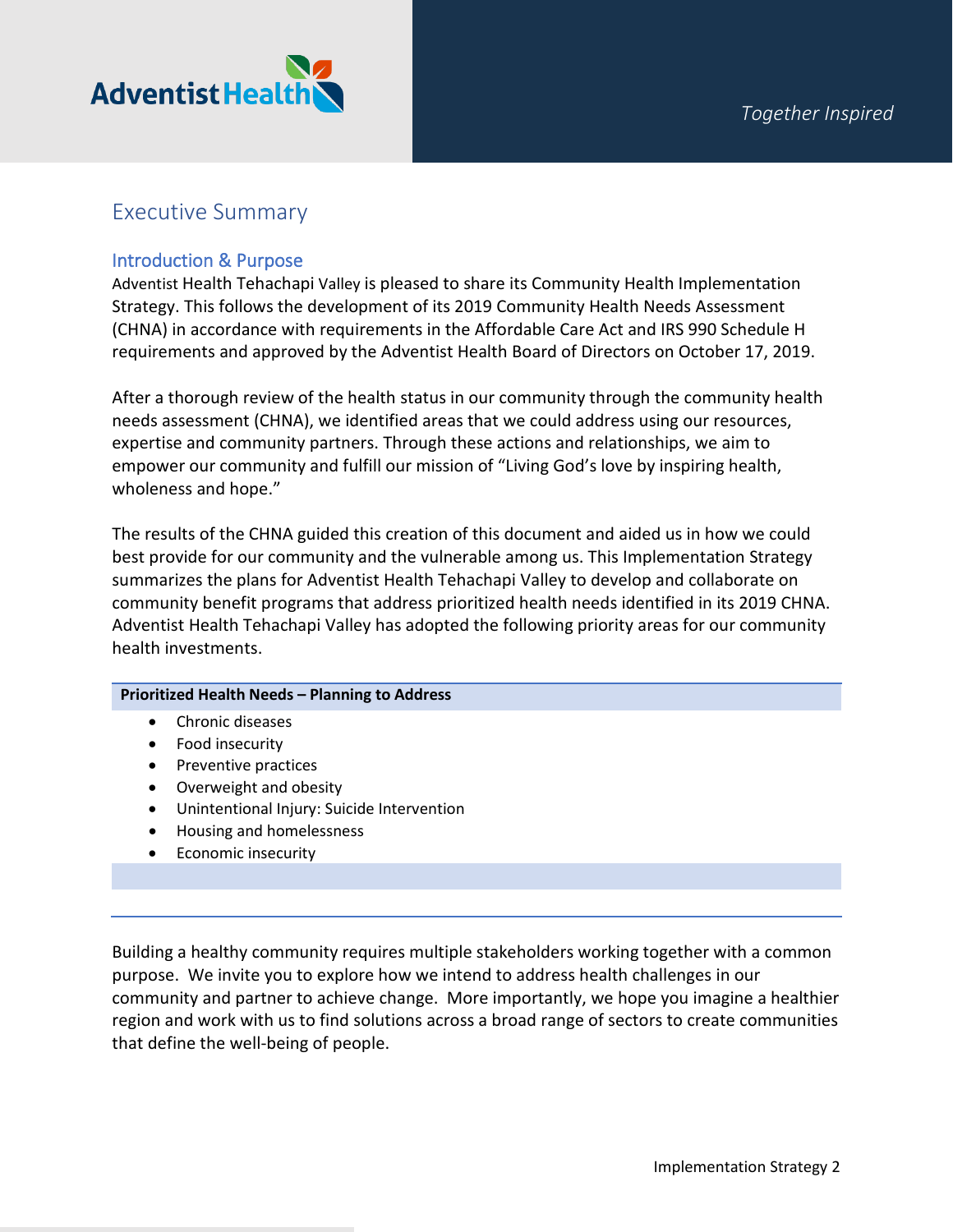

The purpose of the CHNA was to offer a comprehensive understanding of the health needs in Adventist Health Tehachapi Valley service area and guide the hospital's planning efforts to address those needs.

The significant health needs were identified through an analysis of secondary data and community input. The health needs were prioritized according to a set of criteria that included:

- The perceived severity of a health issue or health factor as it affects the health and lives of those in the community.
- The level of importance the hospital should place on addressing the issue.

## **Secondary Data Collection**

Secondary data were collected from a variety of local, county and state sources to present a community profile, social determinants of health, health care access, birth indicators, leading causes of death, acute and chronic disease, health behaviors, mental health, substance use and misuse, and preventive practices. When available, data sets were presented in the context of Kern County and California to help frame the scope of an issue, as it relates to the broader community.

Sources of data included: the U.S. Census American Community Survey, California Department of Public Health, California Health Interview Survey, Kern County Public Health Department, Healthy Kern County, County Health Rankings, California Department of Education, California Office of Statewide Health Planning and Development and California Department of Justice, among others.

## **Primary Data Collection**

For the CHNA, information was obtained through community surveys and interviews with individuals who are leaders and/or representatives of medically underserved, low income, and minority populations, local health or other departments or agencies that have current data or other information relevant to the health needs of the community.

## **Interviews**

Interviews were used to gather information and opinions from persons who represent the community served by the hospital. Given shared community areas, area hospitals worked together to conduct the interviews. Forty-one (41) interviews were completed from October 2018 through March 2019.

The area hospitals and collaborators developed a list of key influencers who have knowledge of community health and social needs. They were selected to cover a wide range of communities within Kern County, represent different age groups, racial/ethnic populations and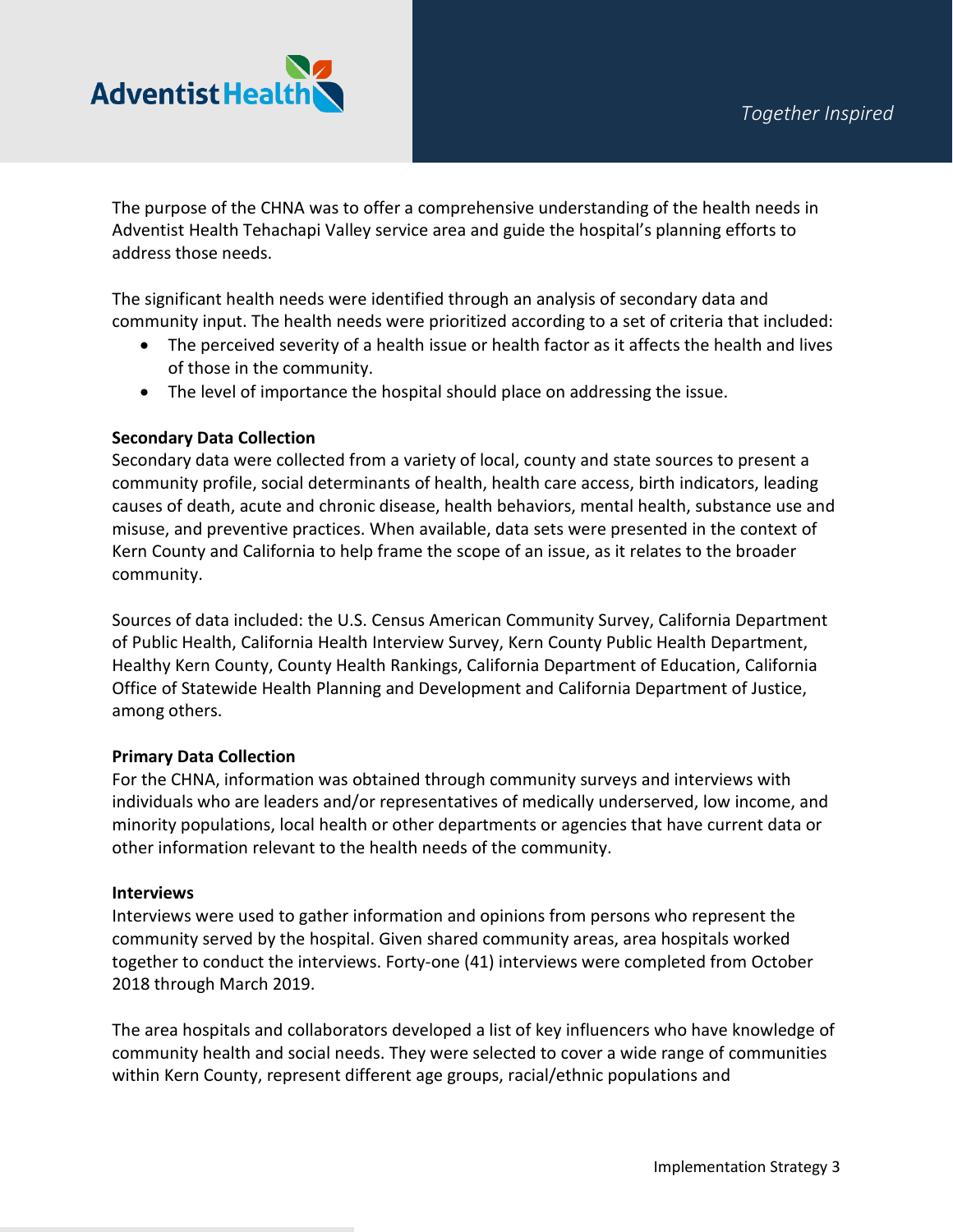

underserved populations. The identified stakeholders were invited by email to participate in a phone interview. Appointments for the interviews were made on dates and times convenient to the stakeholders. At the beginning of each interview, the purpose of the interview in the context of the assessment was explained, the stakeholders were assured their responses would remain confidential, and consent to proceed was given. Interview participants were asked to share their perspectives on several topics related to the identified preliminary health needs in the community area. Questions focused on the following topics:

- Major health issues facing the community.
- Socioeconomic, behavioral, environmental or clinical factors that contribute to poor health in a community.
- Issues, challenges, barriers faced by community members as they relate to the identified health needs.
- Services, programs, community efforts, resources available to address the health needs.
- Special populations or groups that are affected by a health need.
- Health and social services missing or difficult to access in the community.
- Other comments or concerns.

### **Community Survey**

Hospital partners collaborating on the CHNA developed a plan for distribution of a survey to engage community residents. The survey was available in an electronic format through a Survey Monkey link, and in a paper copy format. The electronic and paper surveys were available in English and Spanish. The surveys were available from November 2018 to January 2019 and during this time, 1,114 usable surveys were collected.

Members of the hospitals distributed the surveys to their clients, in hospital waiting rooms and service sites, and through social media, including posting the survey link on hospital Facebook pages. The survey was also distributed to community partners who made them available to their clients. A written introduction explained the purpose of the survey and assured participants the survey was voluntary, and they would remain anonymous. For community members who were illiterate, an agency staff member read the survey introduction and questions to the client in his/her preferred language and marked his/her responses on the survey.

The survey asked for respondents' demographic information. Survey questions focused on the following topics:

- Biggest health issues in the community.
- Greatest needs facing children and families.
- Where residents and their families receive routine health care services.
- Problems faced accessing health care, mental health care, dental care or supportive services.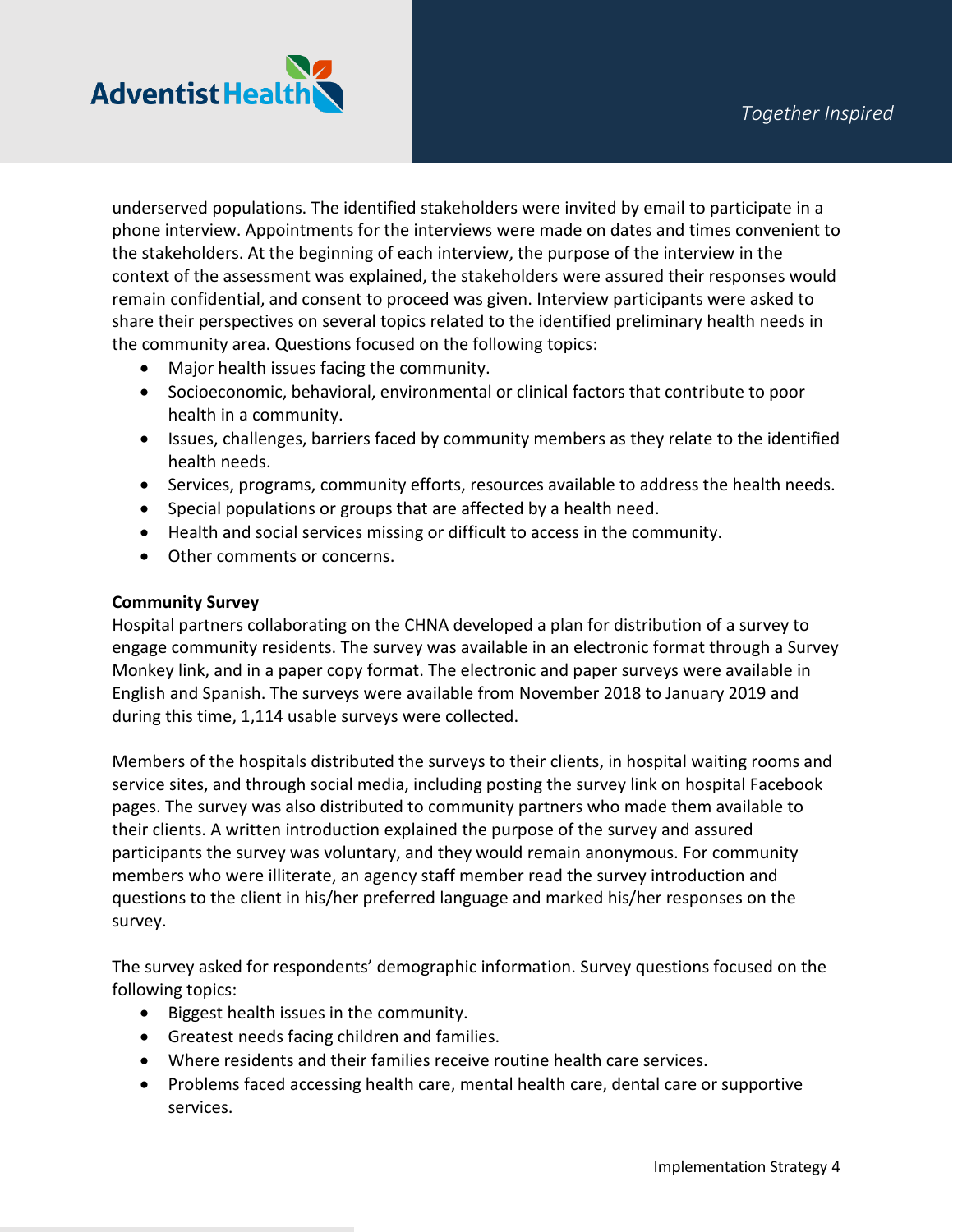

- What would make it easier to obtain care?
- Types of support or services needed in the community.
- Safety concerns in the community

For further information about the process to identify and prioritize significant health needs, please refer to Adventist Health Tehachapi Valley CHNA report at the following link:

<https://www.adventisthealth.org/about-us/community-benefit/>

## Adventist Health Tehachapi Valley and Adventist Health

Adventist Health Tehachapi Valley is an affiliate of Adventist Health, a faith-based, nonprofit integrated health system serving more than 80 communities on the West Coast and Hawaii.

## **Vision**

Adventist Health will be a recognized leader in mission focus, quality care and fiscal strength.

## Mission Statement

Living God's love by inspiring health, wholeness and hope.

## Adventist Health Includes:

**(as of July 1, 2020)**

- 23 hospitals with more than 3,600 beds
- 290 clinics (hospital-based, rural health and physician clinics)
- 15 home care agencies and eight hospice agencies
- Three retirement centers & one continuing care retirement community
- A workforce of 37,000 including associated, medical staff physicians, allied health professionals and volunteers

We owe much of our heritage and organizational success to the Seventh-day Adventist Church, which has long been a promoter of prevention and whole person care. Inspired by our belief in the loving and healing power of Jesus Christ, we aim to bring physical, mental and spiritual health and healing to our neighbors of all faiths. Every individual, regardless of his/her personal beliefs, is welcome in our facilities. We are also eager to partner with members of all faiths to enhance the health of the communities we serve.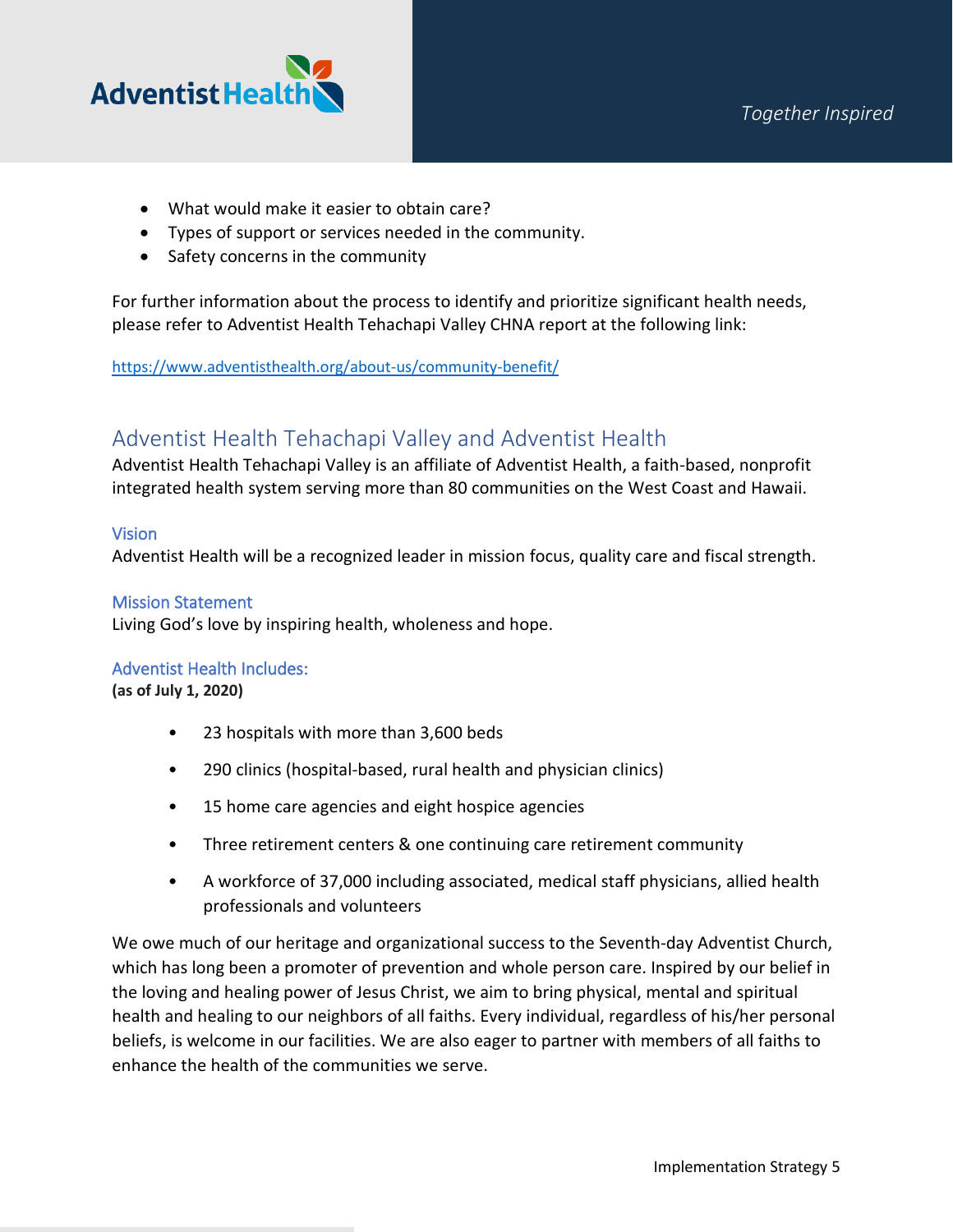

Our commitment to quality health care stems from our heritage, which dates to 1866 when the first Seventh-day Adventist healthcare facility opened in Battle Creek, Michigan. There, dedicated pioneers promoted the "radical" concepts of proper nutrition, exercise and sanitation. Early on, the facility was devoted to prevention as well as healing. They called it a sanitarium, a place where patients—and their families—could learn to be well.

More than a century later, the health care system sponsored by the Seventh-day Adventist Church circles the globe with more than 170 hospitals and more than 500 clinics, nursing homes and dispensaries worldwide. And the same vision to treat the whole person—mind, body and spirit—continues to provide the foundation for our progressive approach to health care.

## Summary of Implementation Strategies

## Implementation Strategy Design Process

Stakeholders from the 19 hospital facilities in the Adventist Health System were invited to participate in a Mission Integration Summit on September 26 and 27, 2019. During this two day-long event, participants were introduced to the 2019 Adventist Health Implementation Strategy Template. After the summit, each hospital was invited to participate in a series of technical assistance calls and consultation sessions with representatives from Adventist Health Community Integration and Conduent Health Communities Institute to further develop and refine their implementation strategy.

## Adventist Health Tehachapi Valley Implementation Strategy

The implementation strategy outlined below summarizes the strategies and activities by Adventist Health Tehachapi Valley to directly address the prioritized health needs. They include:

- Health Need 1: Chronic Diseases
	- o Cancer Outreach/Screening
	- o Heart Disease Outreach/Screening
- Health Need 2: Food Insecurity
	- o Waste Hunger Not Food
- Health Need 3: Preventative Practices
	- o Childhood Mobile Immunization Program
- Health Need 4: Violence and Injury
	- o Suicide Intervention Program
- Health Need 5: Housing and Homelessness
	- o Financial/Volunteer support of the Homeless Point in Time Count
	- o Data/Program Analytics as part of the Homeless Action Planning Committee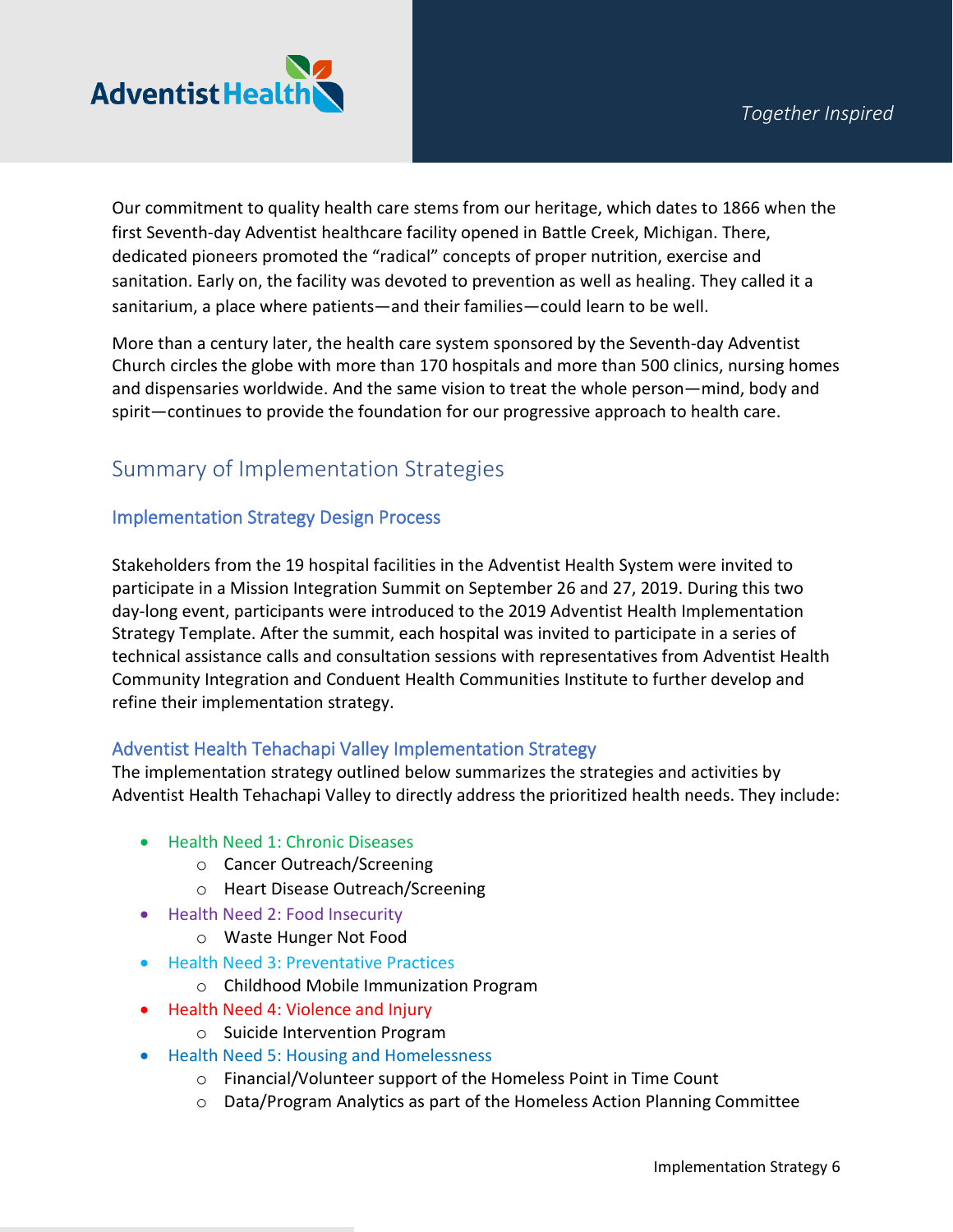

## • Health Need 6: Economic Insecurity

o Tattoo Removal

The Action Plan presented below outlines in detail the individual strategies and activities Adventist Health Tehachapi Valley will implement to address the health needs identified though the CHNA process. The following components are outlined in detail in the tables below: 1) actions the hospital intends to take to address the health needs identified in the CHNA, 2) the anticipated impact of these actions as reflected in the Process and Outcomes measures for each activity, 3) the resources the hospital plans to commit to each strategy, and 4) any planned collaboration to support the work outlined.

No hospital can address all the health needs identified in its community. Adventist Health Tehachapi Valley is committed to serving the community by adhering to its mission, and using its skills, expertise and resources to provide a range of community benefit programs. This Implementation Strategy does not include specific plan to address the following significant health needs identified in the 2019 CHNA.

### **Significant Health Needs – NOT Planning to Address**

- Mental health-Need being addressed by others
- Access to health care-Need being addressed by others
- Substance use and misuse- Hospital does not have expertise to effectively address the need
- Environmental pollution-Hospital does not have expertise to effectively address the need
- Sexually transmitted infections-Need being addressed by others
- Unintentional injury-Hospital does not have expertise to effectively address the need
- Dental care/oral health-Need being addressed by others
- Birth indicators- Insufficient resources (financial and personnel) to address the need
- Alzheimer's disease-Need being addressed by others
- Overweight and Obesity-Need being addressed by others

## COVID 19 Considerations

The COIVD-19 global pandemic has caused extraordinary challenges for Adventist Health hospitals and health care systems across the world including keeping front line workers safe, shortages of protective equipment, limited ICU bed space and developing testing protocols. They have also focused on helping patients and families deal with the isolation needed to stop the spread of the virus, and more recently vaccine roll out efforts.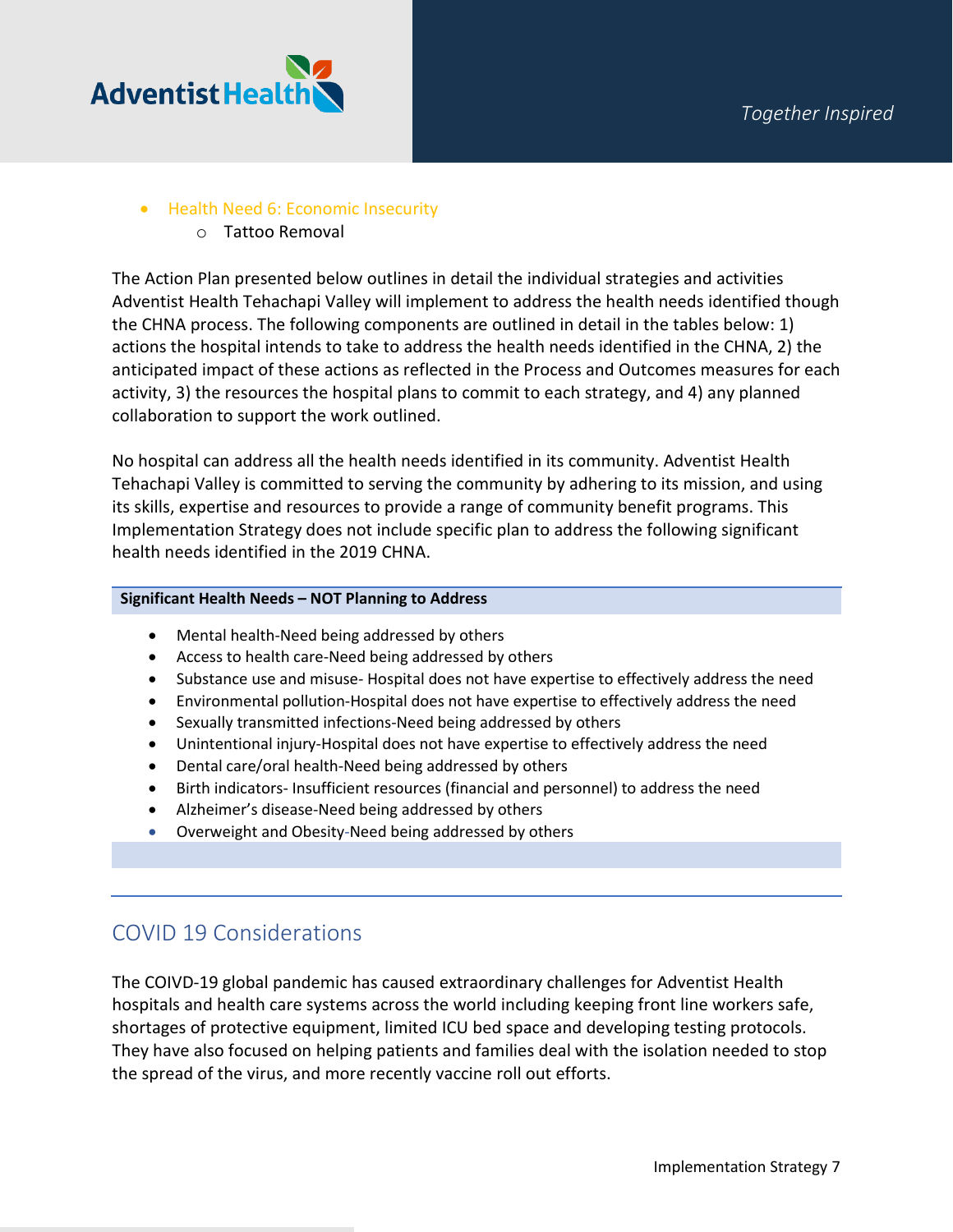

Adventist Health, like other health care systems, had to pivot its focus to meet the most urgent healthcare needs of its community during the pandemic, as well as reassess the ability to continue with some community health strategies due public health guidelines for social distancing. Adjustments have been made to continue community health improvement efforts as possible, while ensuring the health and safety of those participating. The Strategy Action Plan Grids on the following pages reflect updated activities for each strategy.

In FY21, Adventist Health as a system took the following actions in response to the needs created or exacerbated by COVID-19:

- Began offering more virtual health care visits to keep community members safe and healthy
- Developed an online symptom tracker to help community members determine if they may have COVID-19 or some other flu type illness and what steps to take
- Was part of a communitywide effort by the local health system to vaccinate eligible community members to help stop the spread of the virus

Locally, Adventist Health Tehachapi Valley took these additional actions:

- Partnered with Kern County Public Health to provide free COVID-19 testing to the community.
- Donated over twenty-three thousand face masks to local and rural community-based organizations, senior centers, and school districts.
- Initiated a COVID-19 vaccination program and expanded the effort to the community.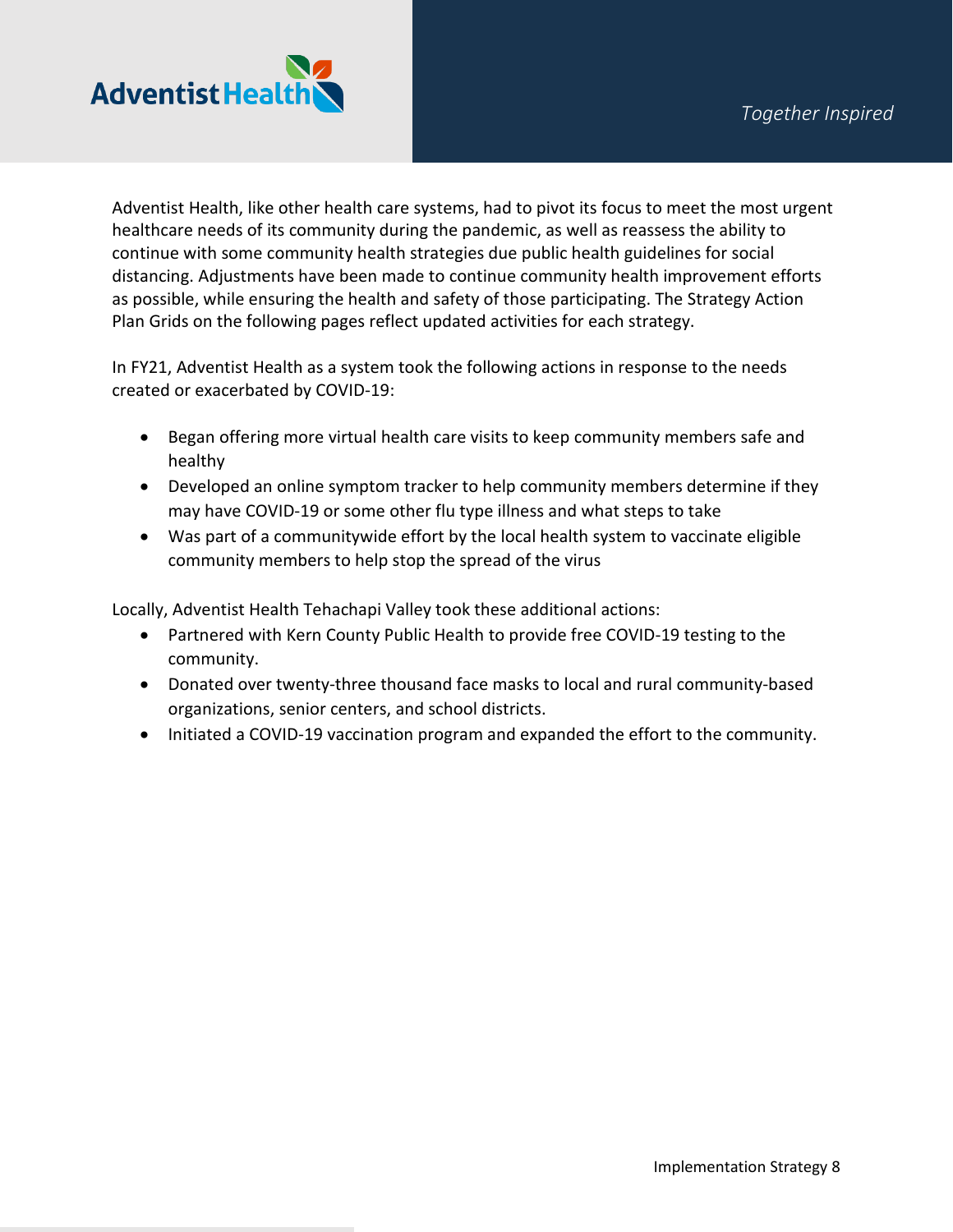

## Adventist Health Tehachapi Valley Implementation Strategy Action Plan

## **PRIORITY HEALTH NEED: CHRONIC DISEASES**

## **GOAL STATEMENT: REDUCE THE IMPACT OF CHRONIC DISEASES IN AT RISK COMMUNITIES., INCREASE PREVENTION AND AWARENESS**

**Mission Alignment: (Well-being of People; Well-being of Places; Equity)** Well-being of people

**Strategy: Increase prevention and awareness activities in targeted zip codes.** 

| Programs/<br><b>Activities</b>                                                                                                                                                                                                                                                       | <b>Process</b><br><b>Measures</b>                                                                    | <b>Results:</b><br>Year 1                                                                                                                                                                                                                                                     | <b>Short Term</b><br><b>Outcomes</b>                       | <b>Results:</b><br>Year 2 | <b>Medium Term</b><br><b>Outcomes</b>                                                                    | <b>Results:</b><br>Year <sub>3</sub> |
|--------------------------------------------------------------------------------------------------------------------------------------------------------------------------------------------------------------------------------------------------------------------------------------|------------------------------------------------------------------------------------------------------|-------------------------------------------------------------------------------------------------------------------------------------------------------------------------------------------------------------------------------------------------------------------------------|------------------------------------------------------------|---------------------------|----------------------------------------------------------------------------------------------------------|--------------------------------------|
|                                                                                                                                                                                                                                                                                      |                                                                                                      |                                                                                                                                                                                                                                                                               |                                                            |                           |                                                                                                          |                                      |
| Activity 1.1<br>Provide<br>screening for<br>cholesterol,<br>blood glucose,<br>BMI, blood<br>pressure at<br>various health<br>fairs, including a<br>senior health and<br>wellness fair on<br>the AH Tehachapi<br>campus and at<br>the Tehachapi<br>Downtown<br><b>Farmers Markets</b> | -# of people<br>screened at<br>community<br>events<br>-# of people<br>referred for<br>follow-up care | Due to COVID-19,<br>screenings and<br>events were<br>reduced due to<br>local public health<br>guidelines.<br><b>Approved Farmers</b><br>Market events took<br>place and AHTV<br>provided education<br>on healthy<br>lifestyles and<br>advice on when to<br>seek medical care. | -Raise<br>awareness<br>of heart<br>disease and<br>stroke.  | See<br>narrative<br>below | -Increase the<br>number of people<br>in critical zip codes<br>who know their<br>heart health<br>numbers. |                                      |
| Activity 1.2<br>Provide cancer-<br>related<br>screenings and<br>preventative<br>practice<br>information at a<br>variety of health<br>fairs and                                                                                                                                       | -# of people<br>screened at<br>community<br>events<br>-# of people<br>referred for<br>follow-up care | Due to COVID-19,<br>screenings and<br>events were<br>paused due to local<br>public health<br>guidelines.                                                                                                                                                                      | -Raise<br>awareness<br>of cancer<br>and its<br>prevention. | See<br>narrative<br>below | -Increase the<br>number of people<br>who receive PAP<br>smear, FIT test kit in<br>critical zip codes.    |                                      |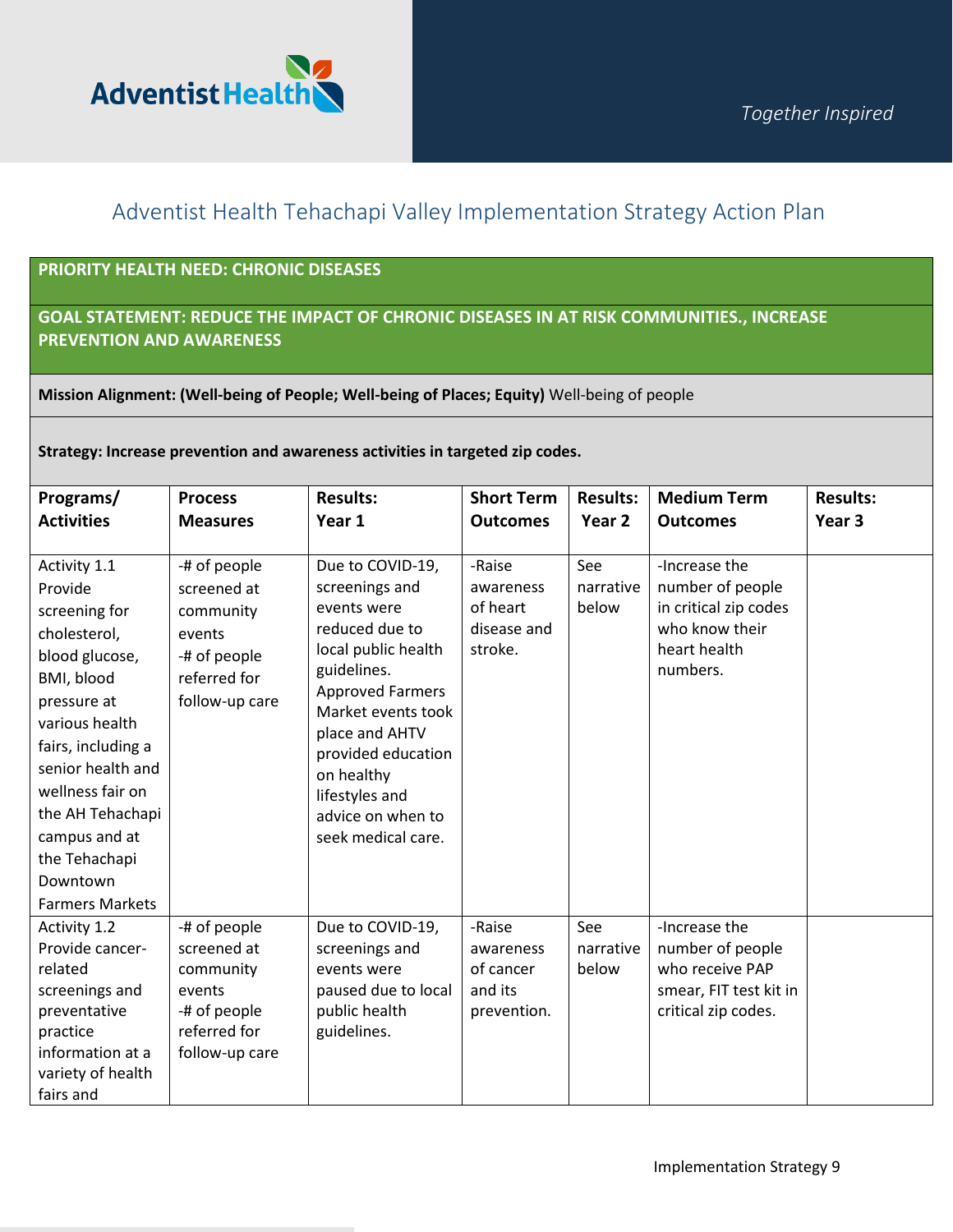

| <b>PRIORITY HEALTH NEED: CHRONIC DISEASES</b>                                                                          |                              |  |                                                            |  |                                                                                  |  |  |
|------------------------------------------------------------------------------------------------------------------------|------------------------------|--|------------------------------------------------------------|--|----------------------------------------------------------------------------------|--|--|
|                                                                                                                        |                              |  |                                                            |  |                                                                                  |  |  |
|                                                                                                                        |                              |  |                                                            |  |                                                                                  |  |  |
|                                                                                                                        |                              |  |                                                            |  |                                                                                  |  |  |
|                                                                                                                        |                              |  |                                                            |  |                                                                                  |  |  |
|                                                                                                                        |                              |  |                                                            |  |                                                                                  |  |  |
|                                                                                                                        |                              |  |                                                            |  |                                                                                  |  |  |
|                                                                                                                        |                              |  |                                                            |  |                                                                                  |  |  |
|                                                                                                                        |                              |  |                                                            |  |                                                                                  |  |  |
| Adventist Health Resources: (financial, staff, supplies, in-kind etc.)                                                 |                              |  |                                                            |  |                                                                                  |  |  |
| Financial, supplies, in-kind<br>$\bullet$                                                                              |                              |  |                                                            |  |                                                                                  |  |  |
| Collaboration Partners: (place a "*" by the lead organization if other than Adventist Health)                          |                              |  |                                                            |  |                                                                                  |  |  |
| American Heart Association, American Cancer Society.<br>$\bullet$                                                      |                              |  |                                                            |  |                                                                                  |  |  |
| CBISA Category: (A - Community Health Improvement; E - Cash and In-Kind; F - Community Building; G - Community Benefit |                              |  |                                                            |  |                                                                                  |  |  |
|                                                                                                                        |                              |  |                                                            |  |                                                                                  |  |  |
|                                                                                                                        | <b>Target Population(s):</b> |  | AIS Cancer Center, County of Kern Public Health Department |  | Rural zip codes, Zip codes with abnormally high rates of heart disease or cancer |  |  |

## **A2-Community Based Clinical Services**

## **Strategy Results 2021:**

- In the summer of 2021, we screened over ninety children in Mojave and California City providing sports physicals and health screening assessments.
- At the Tehachapi Farmer's Market, we participated in healthcare conversation, provided vaccines, discussed healthy eating habits, provided health screenings, or other behavioral health strategies to over five-thousand community members.
- Cancer screenings were provided, colon cancer testing kits to over one-hundred community members. Discussed signs and symptoms of breast cancer and how to give a self-examination at home for on-going preventative care.
- Hosted numerous blood drives in 2021 which provided free cholesterol screenings to all participants. Over two-hundred unique encounters were seen in 2021.
- Participated in National Night Out in Tehachapi where over one-hundred people were seen and provided with healthcare prevention information along with information addressing behavioral health.
- The Tehachapi PRIDE event saw seventy-five participants discuss substance abuse and addiction therapy reduction strategies and receive education on understanding our key drivers to mental health conditions with substance abuse.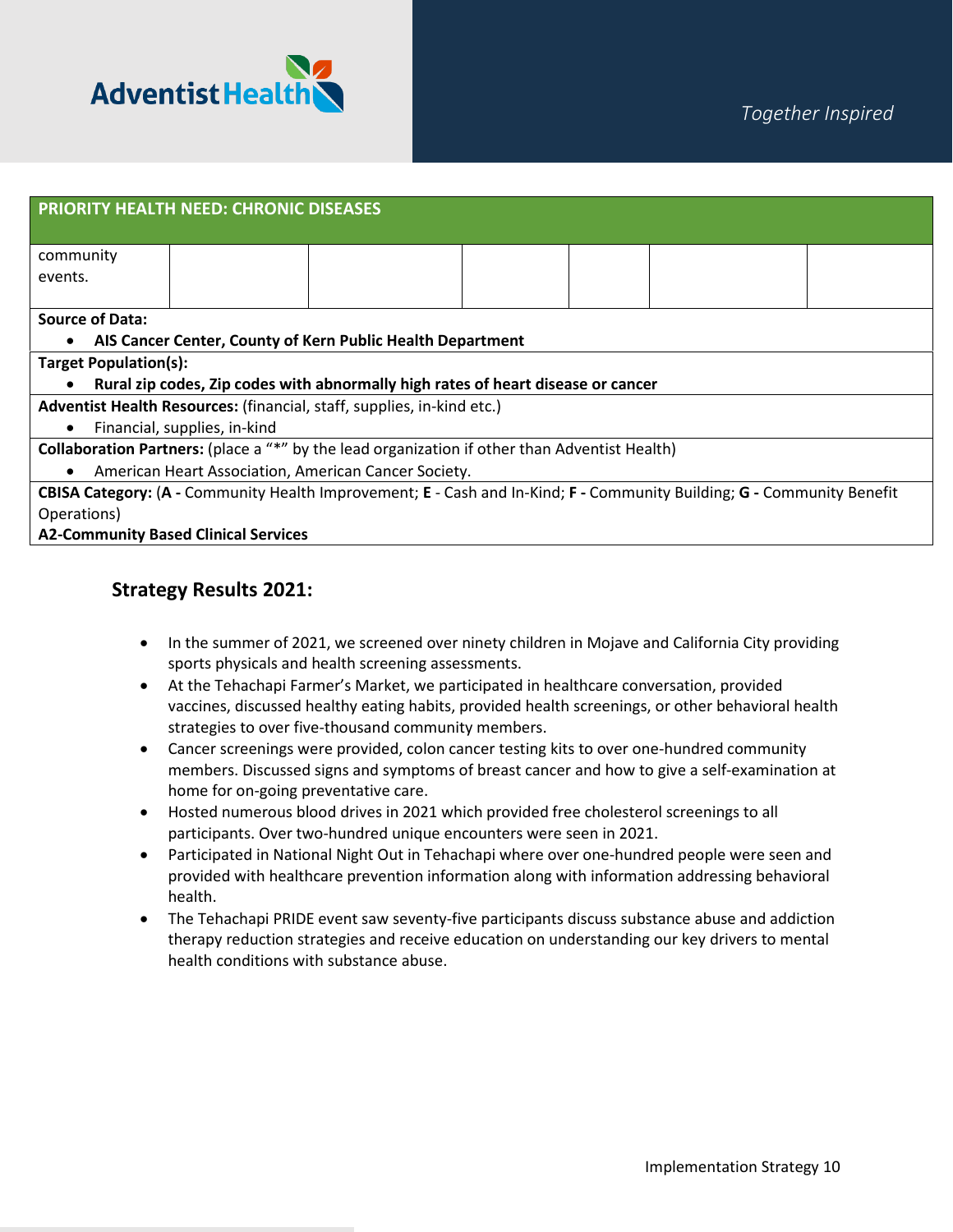

#### **PRIORITY HEALTH NEED: FOOD INSECURITY**

#### **GOAL STATEMENT: REDUCE SURPLUS FOOD WASTE AND IMPROVE DISTRIBUTION TO THOSE IN NEED**

**Mission Alignment: (Well-being of People; Well-being of Places; Equity)** Well-being of people

**Strategy 1.1: Partner with Kern Public Health 'Waste Hunger Not Food' to take edible, surplus food to distribute to hose in need**

| Programs/                                                                                                                                                                                     | <b>Process</b>                                                                                                                              | <b>Results:</b>                                                                                                                                                                  | <b>Short Term</b>                                                                                                                                  | <b>Results:</b>                  | <b>Medium Term</b>                                                                                     | <b>Results:</b> |
|-----------------------------------------------------------------------------------------------------------------------------------------------------------------------------------------------|---------------------------------------------------------------------------------------------------------------------------------------------|----------------------------------------------------------------------------------------------------------------------------------------------------------------------------------|----------------------------------------------------------------------------------------------------------------------------------------------------|----------------------------------|--------------------------------------------------------------------------------------------------------|-----------------|
| <b>Activities</b>                                                                                                                                                                             | <b>Measures</b>                                                                                                                             | Year 1                                                                                                                                                                           | <b>Outcomes</b>                                                                                                                                    | Year 2                           | <b>Outcomes</b>                                                                                        | Year 3          |
| <b>Activity 1.1</b><br>Partner with Kern<br><b>Public Health</b><br>'Waste Hunger<br>Not Food' to<br>recover leftover<br>hospital café food<br>and<br>transport/redirect<br>to local churches | -# of people<br>served by<br>program<br>-# of lbs. of<br>food recovered<br>from hospital<br>-#of church<br>partners<br>distributing<br>food | Re-engaged<br>with community<br>partners to<br>donate food to<br>our local<br>facilities.<br>Additionally,<br>AHTV provided<br>food boxes to<br>seniors within<br>the community. | -Raise<br>awareness of<br>food insecurity<br>in the<br>community<br>-Create<br>workflow and<br>knowledge plan<br>to successfully<br>donate food to | See<br>Narrative<br><b>Below</b> | - Expansion of<br>program to other<br><b>Adventist Health</b><br>market<br>hospitals/service<br>areas. |                 |
| for distribution.                                                                                                                                                                             |                                                                                                                                             |                                                                                                                                                                                  | program.                                                                                                                                           |                                  |                                                                                                        |                 |

**Source of Data:** 

#### • **Kern County Public Health**

**Target Population(s):**

• **Food insecure families, adults**

**Adventist Health Resources:** (financial, staff, supplies, in-kind etc.)

• In-kind

**Collaboration Partners:** (place a "\*" by the lead organization if other than Adventist Health)

• \*Kern County Public Health, City Serve Kern County

**CBISA Category:** (**A -** Community Health Improvement; **E** - Cash and In-Kind; **F -** Community Building; **G -** Community Benefit Operations)

**E3-In-kind Donations**

## **Strategy Results 2021:**

• Throughout 2021, AHTV continued to collaborate and build relationships to provide much need resources to food insecure community members. Activies included the following; food boxes for senior citizens, information and education to local sourcing programs that provide income qualified residents with free food, financial support for community members during the holiday season, and partnered with College Community Services and Community Action Partnership of Kern County to provide free food disbursement and enrollment to assist patiented who were identified as food insecure.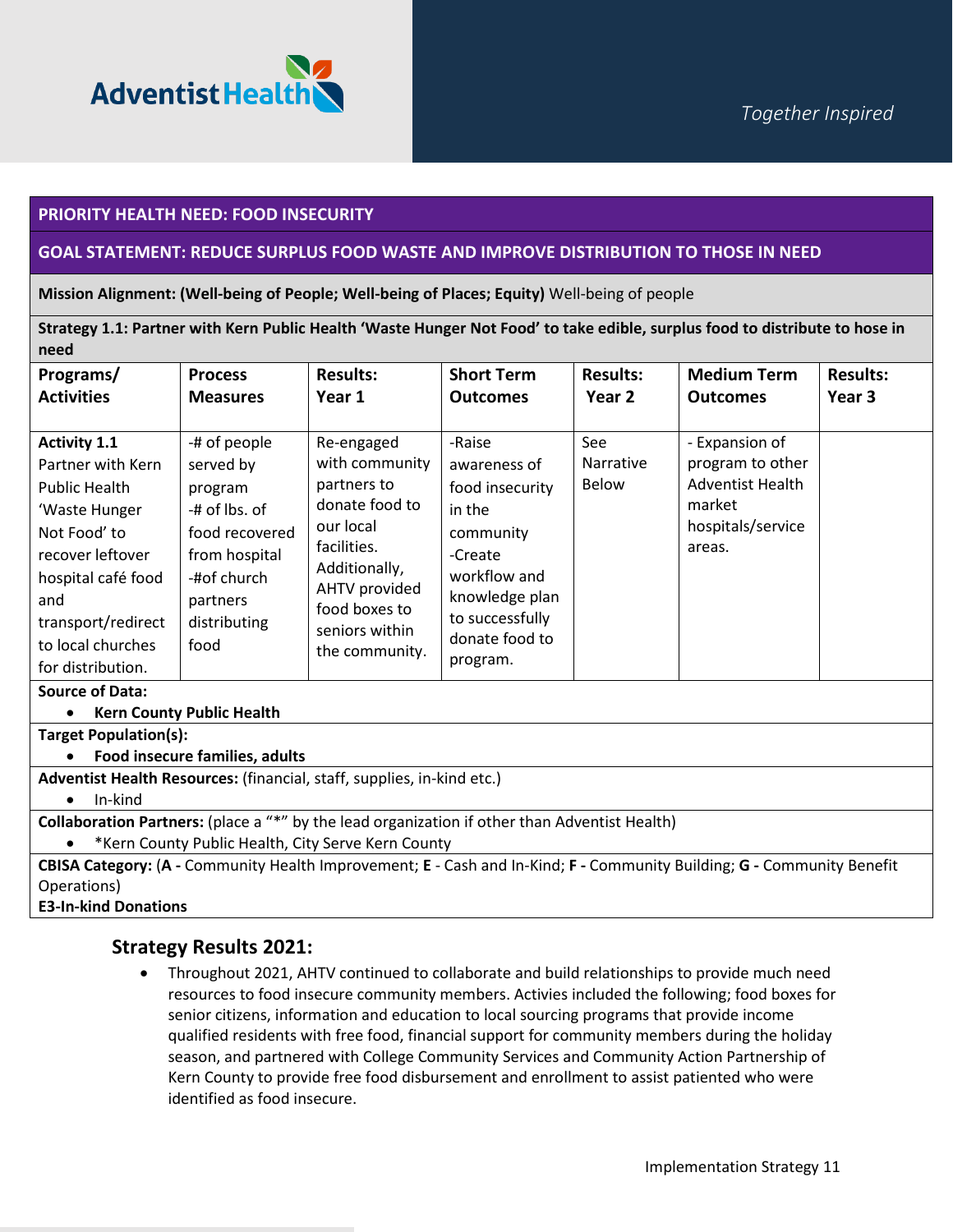

### **PRIORITY HEALTH NEED: PREVENTATIVE PRACTICES**

## **GOAL STATEMENT: REDUCE THE RATE OF UNVACCINATED AND UNDER VACCINATED KIDS AGES 0-5 AND DECREASE THE RISK FOR OUTBREAKS OF VACCINE-PREVENTABLE DISEASES THROUGHOUT THE COMMUNITY**

**Mission Alignment: (Well-being of People; Well-being of Places; Equity)** Well-Being of People

**Strategy: Utilize grant funding to provide free flu and childhood immunizations to Kern County residents through a specially equipped mobile unit and provide COVID and Flu vaccinations to Kern County residents through a specially equipped mobile van**

|                                | <b>Process</b>                                                                     | <b>Results:</b>                               | <b>Short Term</b>                                                                       | <b>Results:</b>               | <b>Medium Term</b>                                                                  | <b>Results:</b> |
|--------------------------------|------------------------------------------------------------------------------------|-----------------------------------------------|-----------------------------------------------------------------------------------------|-------------------------------|-------------------------------------------------------------------------------------|-----------------|
| Programs/<br><b>Activities</b> | <b>Measures</b>                                                                    | Year 1                                        | <b>Outcomes</b>                                                                         | Year 2                        | <b>Outcomes</b>                                                                     | Year 3          |
| Activity 1.1<br>Mobile Unit    | -# of kids, ages<br>0-5 immunized<br>each year.<br>-72 of vaccines<br>administered | Reduced due<br>to COVID-19.                   | -Raise awareness of<br>the importance of<br>childhood<br>vaccinations and flu<br>shots. | See Narrative<br><b>Below</b> | -Increase<br>percentage of<br>kids who are<br>vaccinated at area<br>schools to 96%. |                 |
| Activity 1.2<br>Mobile Unit    | # COVID<br>Vaccination                                                             | Not active in<br>2020<br>(started in<br>2021) |                                                                                         | See Narrative<br>Below        |                                                                                     |                 |
| <b>Source of Data:</b>         |                                                                                    |                                               |                                                                                         |                               |                                                                                     |                 |

• **Children's Mobile Immunization Program, County of Kern Public Health**

**Target Population(s):**

• **Children, especially those ages 0-5.** 

**Adventist Health Resources:** (financial, staff, supplies, in-kind etc.)

• Financial, supplies, in-kind, staff support

**Collaboration Partners:** (place a "\*" by the lead organization if other than Adventist Health)

• County of Kern, State of California, First5 Kern, CAPK, Kern Health Systems

**CBISA Category:** (**A -** Community Health Improvement; **E** - Cash and In-Kind; **F -** Community Building; **G -** Community Benefit Operations)

**A2-Community Based Clinical Services**

## **Strategy Results 2021:**

• Our mobile unit launched in 2021 and provided primary care services in Tehachapi. Due to outreach an increase of access to care services were provided to rural areas within the county. The pediatric immunization mobile program provided vaccine services to elementary school children. Additionally, the COVID mobile vaccine program has provided over 5,000 vaccines.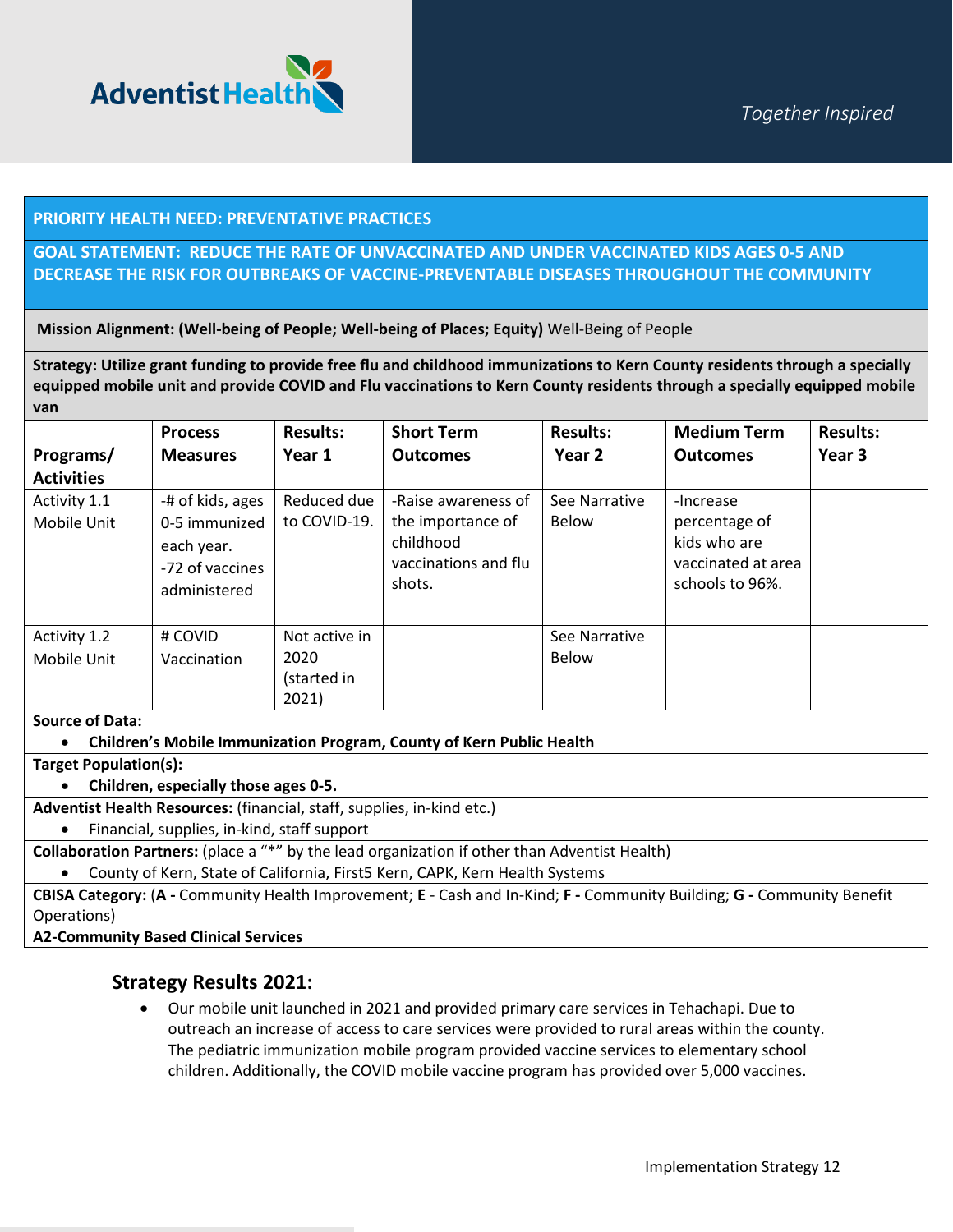



#### **PRIORITY HEALTH NEED: VIOLENCE AND INJURY**

## **GOAL STATEMENT: IMPLEMENT RESEARCH-INFORMED COMMUNICATION EFFORTS DESIGNED TO PREVENT SUICIDE BY CHANGING KNOWLEDGE, ATTITUDES, AND BEHAVIORS.**

#### **Mission Alignment: (Well-being of People; Well-being of Places; Equity)** Well-being of people

**Strategy 1.1:** Hold *Question, Persuade, refer (QPR)* Training to provide common suicide myths and facts; warning signs of suicide, tips for asking the suicide question, methods for persuading suicidal individuals to get help, and how to refer at-risk people for help.

| Programs/                                                                   | <b>Process Measures</b>                                                                                  | <b>Results:</b>                                                                                                                     | <b>Short Term</b>                                   | <b>Results:</b>   | <b>Medium Term</b>                           | <b>Results:</b>   |
|-----------------------------------------------------------------------------|----------------------------------------------------------------------------------------------------------|-------------------------------------------------------------------------------------------------------------------------------------|-----------------------------------------------------|-------------------|----------------------------------------------|-------------------|
| <b>Activities</b>                                                           |                                                                                                          | Year 1                                                                                                                              | <b>Outcomes</b>                                     | Year <sub>2</sub> | <b>Outcomes</b>                              | Year <sub>3</sub> |
| Activity 1.1<br>Behavioral<br>Health<br>Integration<br>Incentive<br>Program | # of patients enrolled<br>into the behavioral<br>health program. Goal<br>of 100 patients in<br>year one. | Due to COVID-<br>19 program<br>was paused<br>and those<br>seeking<br>support were<br>referred to<br>other<br>community<br>agencies. | -# patients<br>referred to<br><b>BH</b><br>programs | 150               | -# patients with<br>closed-loop<br>referrals |                   |

#### **Source of Data:**

• Kern County Behavioral Health & Recovery Services, Kern County Public Health

**Target Population(s):**

• General Population

**Adventist Health Resources:** (financial, staff, supplies, in-kind etc.)

• Financial, staff

**Collaboration Partners:** (place a "\*" by the lead organization if other than Adventist Health)

• \*Kern County Behavioral Health & Recovery Services

**CBISA Category:** (**A -** Community Health Improvement; **E** - Cash and In-Kind; **F -** Community Building; **G -** Community Benefit Operations)

• **A1-Community Health Education** 

## **Strategy Results 2021:**

• We enrolled over one-hundred and fifty patients into the behavioral health program addressing mental health and substance abuse disorders. Throughout the year AHTV hosted 10 behavioral health presentations throughout East Kern County, with 15% of people enrolled seeing an increased in overall wellness.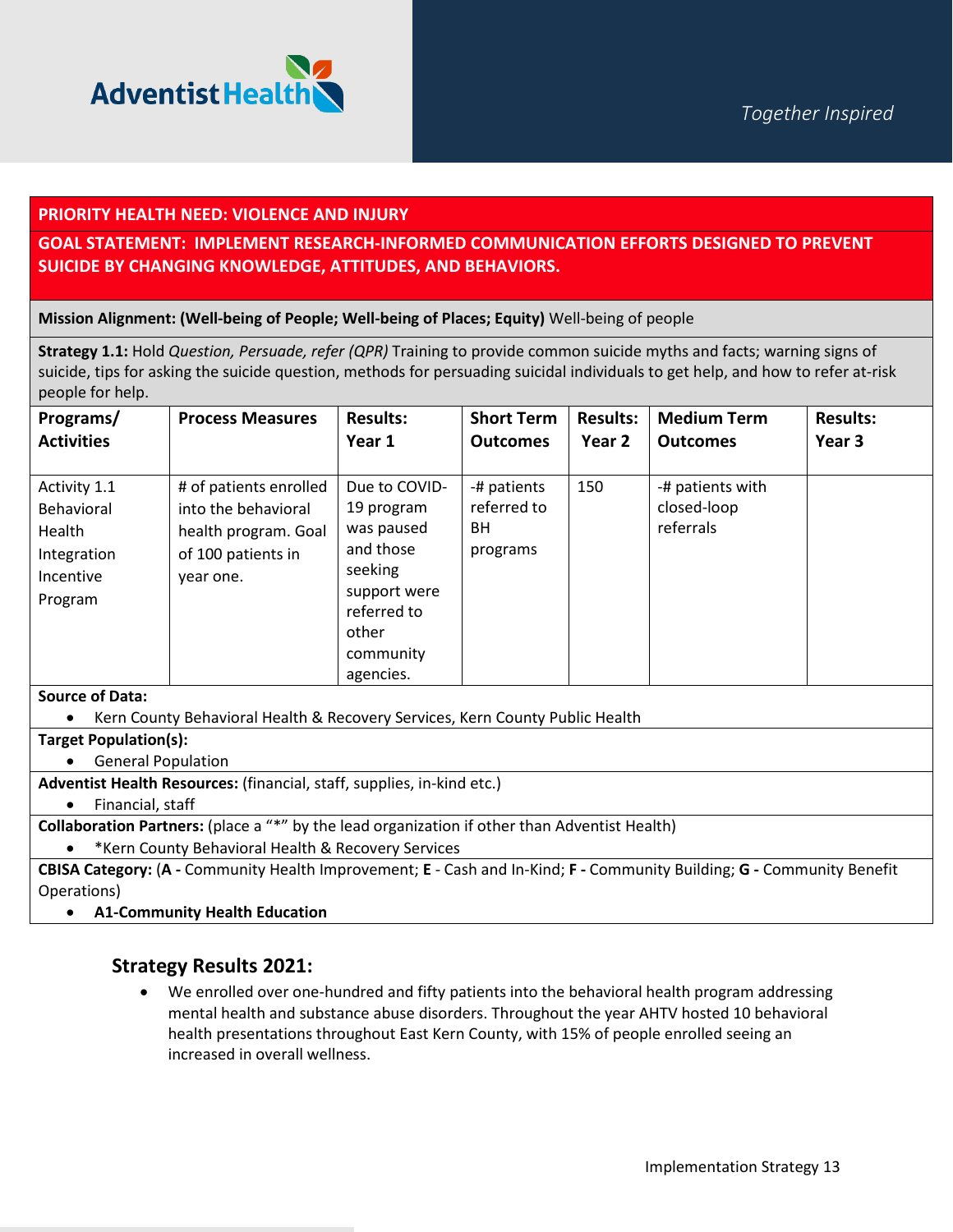

### **PRIORITY HEALTH NEED: HOUSING AND HOMELESSNESS**

## **GOAL STATEMENT: WORK HAND-IN-HAND WITH COMMUNITY PARTNERS TO DELIVER A METRIC-DRIVEN STRATEGY TO REDUCE CHRONIC HOMELESSNESS ACROSS THE COUNTY.**

**Mission Alignment: (Well-being of People; Well-being of Places; Equity)** Well-being of people, Equity

**Strategy: Partner with existing organizations in the Kern County to support accurate homeless counts, data sharing and grant funding opportunities** 

| Programs/<br><b>Activities</b>                                                                                                                                                      | <b>Process Measures</b>                             | <b>Results:</b><br>Year 1 | <b>Short Term</b><br><b>Outcomes</b>                                                                                                                   | <b>Results:</b><br>Year 2               | <b>Medium Term</b><br><b>Outcomes</b>                                                    | <b>Results:</b><br>Year <sub>3</sub> |
|-------------------------------------------------------------------------------------------------------------------------------------------------------------------------------------|-----------------------------------------------------|---------------------------|--------------------------------------------------------------------------------------------------------------------------------------------------------|-----------------------------------------|------------------------------------------------------------------------------------------|--------------------------------------|
| Activity 1.1<br><b>Adventist Heath</b><br>to provide<br>financial and<br>volunteer<br>support for the<br>annual Point in<br>Time Count.                                             | -# of homeless and<br>unsheltered counted<br>in PIT | 2,338                     | -Identify<br>community<br>resources to assist<br>in sheltering.<br>-# individuals<br>entered HMIS<br>-# of individuals<br>receiving social<br>services | See<br><b>Narrative</b><br>Below        | -# of Individuals<br>sheltered at new<br>low-barrier shelter.                            |                                      |
| Activity 1.3<br>Participation in<br>Kern County<br><b>Homeless Task</b><br>Force, with<br><b>Adventist Health</b><br><b>Bakersfield focus</b><br>on sharing of<br>data and metrics. | -development of data<br>sharing platform            | See<br>narrative<br>below | -Identify high-<br>utilizers of care<br>and resources                                                                                                  | See<br><b>Narrative</b><br><b>Below</b> | -reduction of care<br>utilization through<br>targeted,<br>collaborative<br>intervention. |                                      |

**Source of Data:** 

• Kern County Behavioral Health & Recovery Services, Kern County Public Health

**Target Population(s):**

• Vulnerable population

**Adventist Health Resources:** (financial, staff, supplies, in-kind etc.)

• Financial, staff

**Collaboration Partners:** (place a "\*" by the lead organization if other than Adventist Health)

• \*Kern County Behavioral Health & Recovery Services

**CBISA Category:** (**A -** Community Health Improvement; **E** - Cash and In-Kind; **F -** Community Building; **G -** Community Benefit Operations)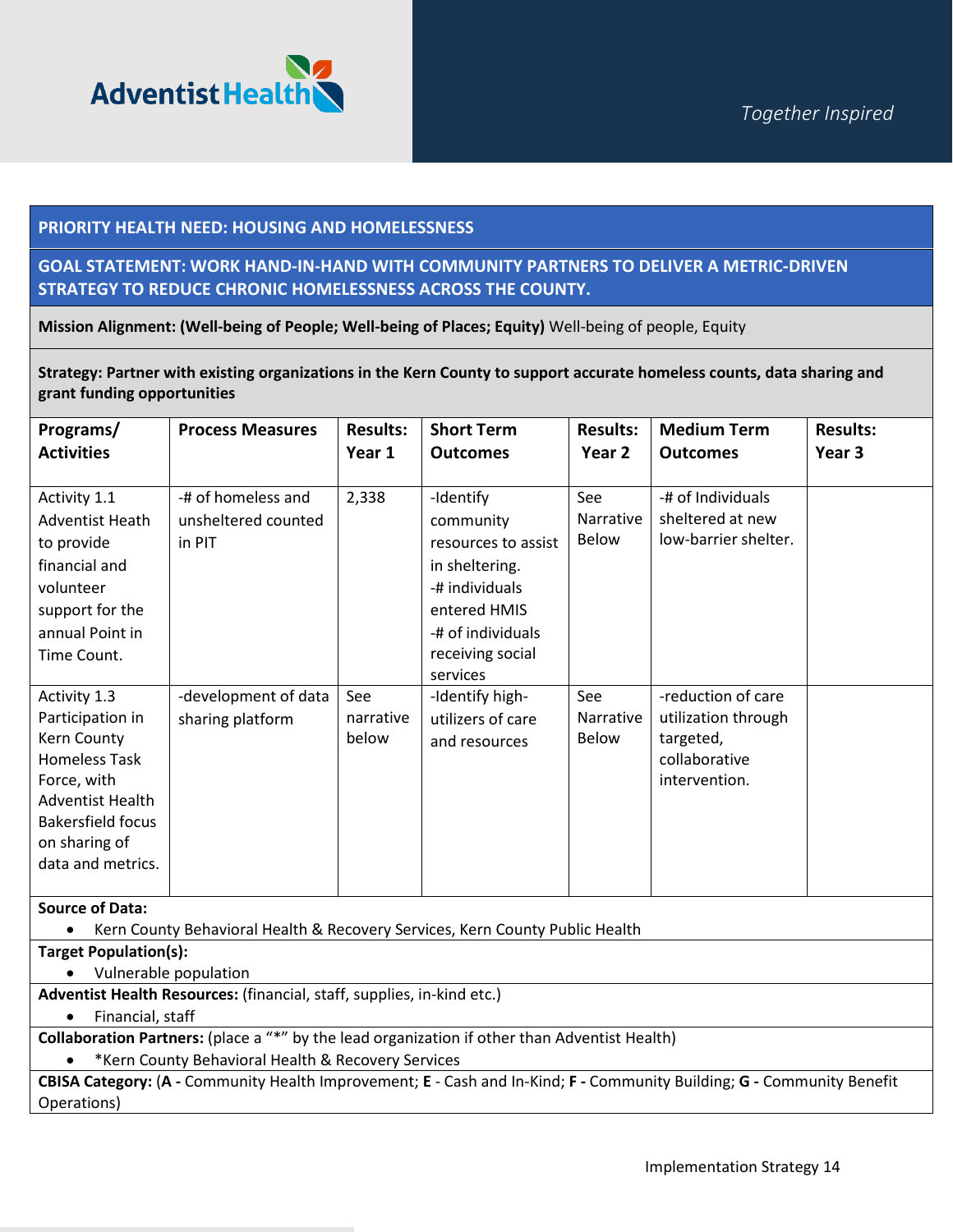

## **PRIORITY HEALTH NEED: HOUSING AND HOMELESSNESS**

#### • **A1-Community Health Education**

## **Strategy Results 2021:**

- The Bakersfield-Kern Regional Homeless Collaborative (BKRHC) in partnership with Adventist Health sponsoring the Point in time count, also known as the Bakersfield/Kern County Continuum of Care (COC) CA-604, completed the annual 2021 Point-in-Time Count following guidance from the U.S. Department of Housing and Urban Development (HUD) for those who are sheltered and unsheltered. There was a total of 2,150 unduplicated persons sleeping in shelters and unsheltered on January 27, 2021. The PIT Count resulted in 569 persons who were sleeping in shelters and 1,581 who were unsheltered.
- Adventist Health launched the homeless prevention and homeless ESG grant program in the fall of 2021. The program screened patients, aligned patients with rapid re-housing and hotels stays to vulnerable patients. The program offers case management services to assist in the process of finding permeant housing solutions along with emergent housing.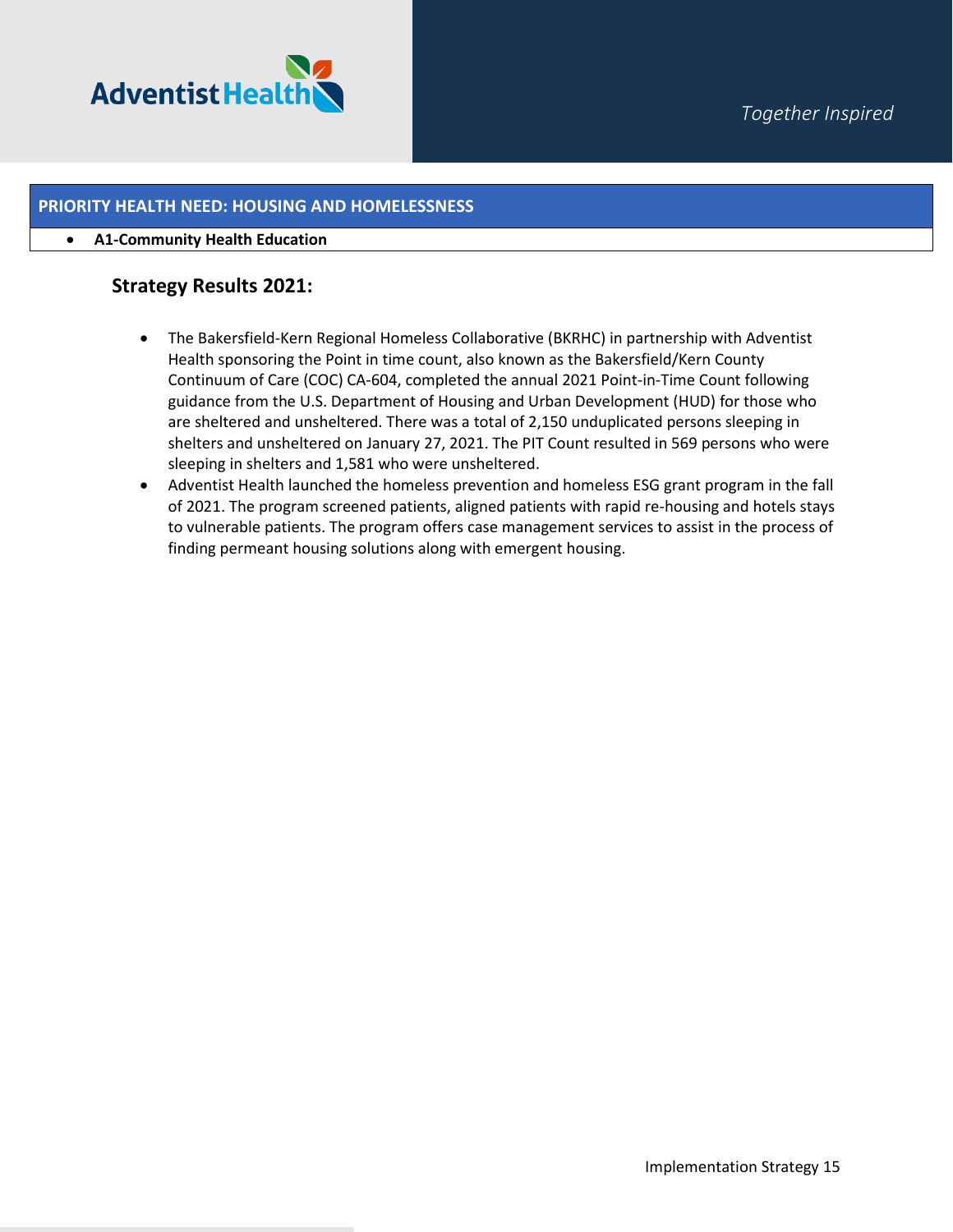

### **PRIORITY HEALTH NEED: ECONOMIC INSECURITY**

## **GOAL STATEMENT: IMPROVE THE SOCIAL AND PHYSCIAL WELL-BEING OF ITS RESIDENTS BY DECREASING BARRIERS TO EMPLOYMENT.**

**Mission Alignment: (Well-being of People; Well-being of Places; Equity)** Well-being of Places, Equity

**Strategy 1: Support efforts to reduce barriers to employment for those recently released from incarceration. Strategy 2: Align community work to include well-being related to economic security**

| Programs/<br><b>Activities</b>                                                                                                               | <b>Process</b><br><b>Measures</b>                                     | <b>Results:</b><br>Year 1                                                                                                                            | <b>Short Term</b><br><b>Outcomes</b>                                     | <b>Results:</b><br>Year 2        | <b>Medium</b><br>Term<br><b>Outcomes</b>                             | <b>Results:</b><br>Year 3 |
|----------------------------------------------------------------------------------------------------------------------------------------------|-----------------------------------------------------------------------|------------------------------------------------------------------------------------------------------------------------------------------------------|--------------------------------------------------------------------------|----------------------------------|----------------------------------------------------------------------|---------------------------|
| Activity 1.1<br>Provide<br>administrative<br>and volunteer<br>staff for a<br>medical tattoo<br>removal<br>program with<br>Garden<br>Pathways | -# of<br>mentorship<br>participants<br>who have<br>tattoos<br>removed | Due to COVID-19,<br>non-essential<br>programs we<br>paused to follow the<br>COVID-19<br>guidelines. Program<br>is expected to re-<br>launch in 2021. | -# of mentees<br>who gain<br>employment<br>post program<br>participation | See<br>Narrative<br><b>Below</b> | % of mentees<br>employed 2<br>years post<br>program<br>participation |                           |

#### **Source of Data:**

• **Adventist Health HP, Bakersfield College, Garden Pathways Program Data, Kern Economic Development Corporation**

**Target Population(s):**

#### • **Recently Incarcerated, Homeless**

**Adventist Health Resources:** (financial, staff, supplies, in-kind etc.)

• In-Kind, Financial

**Collaboration Partners:** (place a "\*" by the lead organization if other than Adventist Health)

• \*Garden Pathways

**CBISA Category:** (**A -** Community Health Improvement; **E** - Cash and In-Kind; **F -** Community Building; **G -** Community Benefit Operations)

#### **F8-Workforce Development**

## **Strategy Results 2021:**

- Adventist Health partnered with Garden Pathways to align recently released inmates to job retraining programs. This will reduce the unemployment numbers of inmates released.
- Over 150 were seen in the tattoo removal program to remove employment barriers and sigmatisms around tattoos.